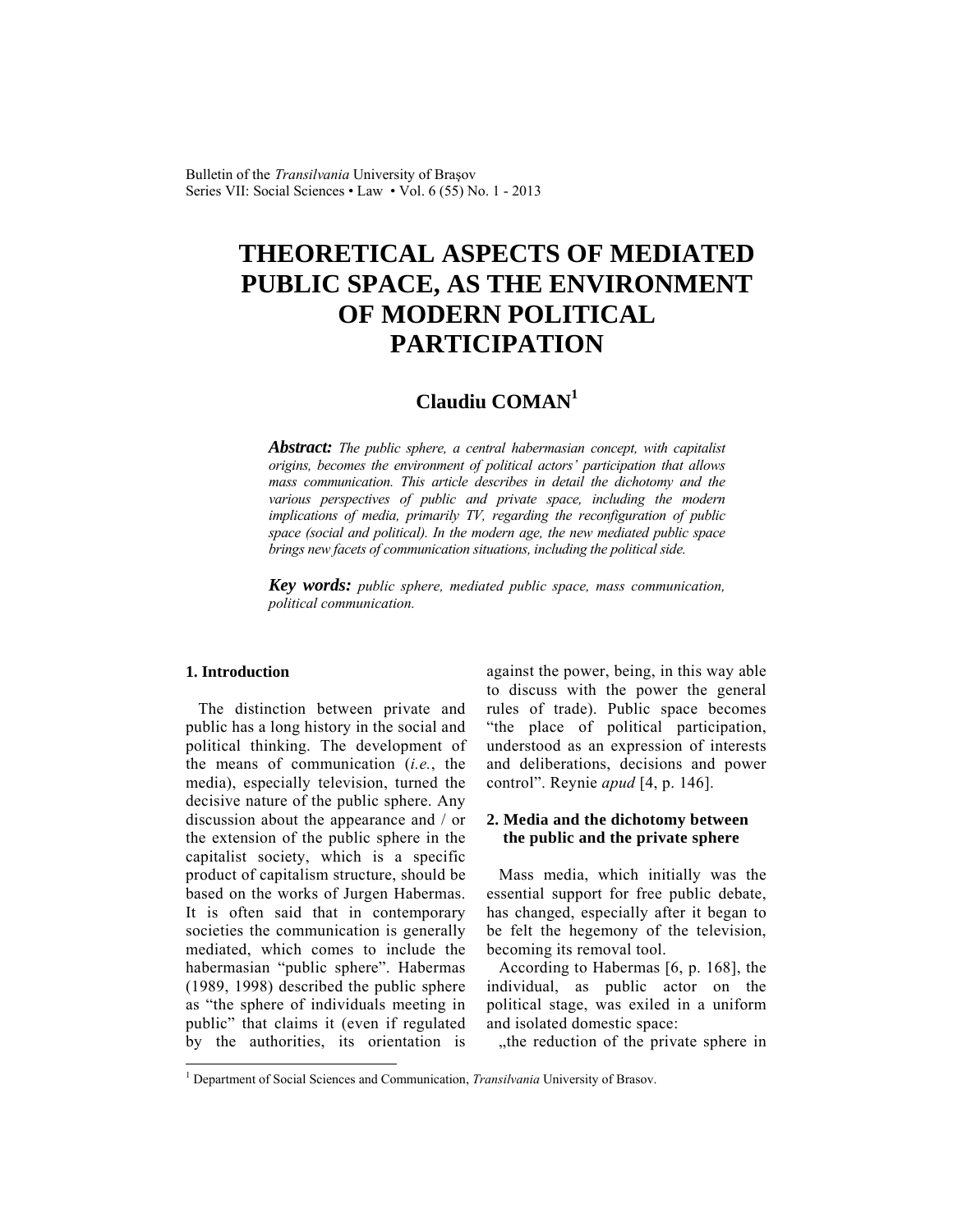more intimate spaces of conjugal life, deprived of its role and with diminished authority (...) gave only the illusion of a perfect private personal sphere; because, as far as people, as private individuals, have withdrawn in their role of owners, which implies a certain social control, preferring neutral position as purely personal users of leisure time, entered directly under the influence of semipublic authorities, without the benefit of being protected by an officially protected family area"

The public - private sector dichotomy can be seen in two different perspectives:

- 1. The State vs. private economic activities and personal relationships
- 2. Visibility vs. concealment

The first sense of the dichotomy is related to the relationship between the field of institutionalized political power, (*i.e.* state and business area) and personal relations that are beyond and gets away from the direct political control (including civil society, in a first sense, because at some point it suggests rather a mediating character between the two poles even if it is a part of the private domain).

The second sense of the public private dichotomy is the one that interests us in the first instance when we refer to the reconfiguration of public space (social and political). From this point of view, the "public" means "open" or "publicly available" Bobbio *apud* [11, p.119]. We will recognize that what is public, is generally considered to be visible, observable, acting in the front of the audience so that it can be known by all or many, and what is considered to be private, is seen as hidden to the public view because it is done in secret or a small circle. In this respect, Thompson believes that the public - private dichotomy relates to public versus

private nature, the openness versus secrecy, the visibility versus invisibility. [11].

Feminist critique may represent another way of looking at things, into defining and understanding the two spheres. This perspective believes that the dichotomy of public - private is relative to other dichotomous pairs: State - civil society, political - personal, social - individual, work - household [7]. Feminist criticism has challenged this dichotomy theorizing upon .what is personal is political".

This phrase expresses concerns regarding the non-intrusion of the state in situations where it was evident that this intervention is needed as domestic violence; it also expresses the emphasis of a situation that marked women's participation in community life that is their association with private space. This aspect is very important because once circumscribed with the private sphere, women acquired the status of a subordinate, receiving only the power connected with home and children, while men manifested their actions in economic and political fields.

The public - private distinction is superimposed with the female – male distinction, while the public space was identified with technology and culture, and again with male-rationality features, neutrality, objectivity, calculation of interests, meritocracy, rights, competition; the private space was identified with nature and thus with female traits - emotions, irrationality, tenderness, care. [1], [7].

Public space was a place reserved exclusively for men regardless of social organization - policy:

"Of all the places, this is the only male one; in most pre-capitalist societies it was booked for warriors and priests, two occupations that were exclusively male;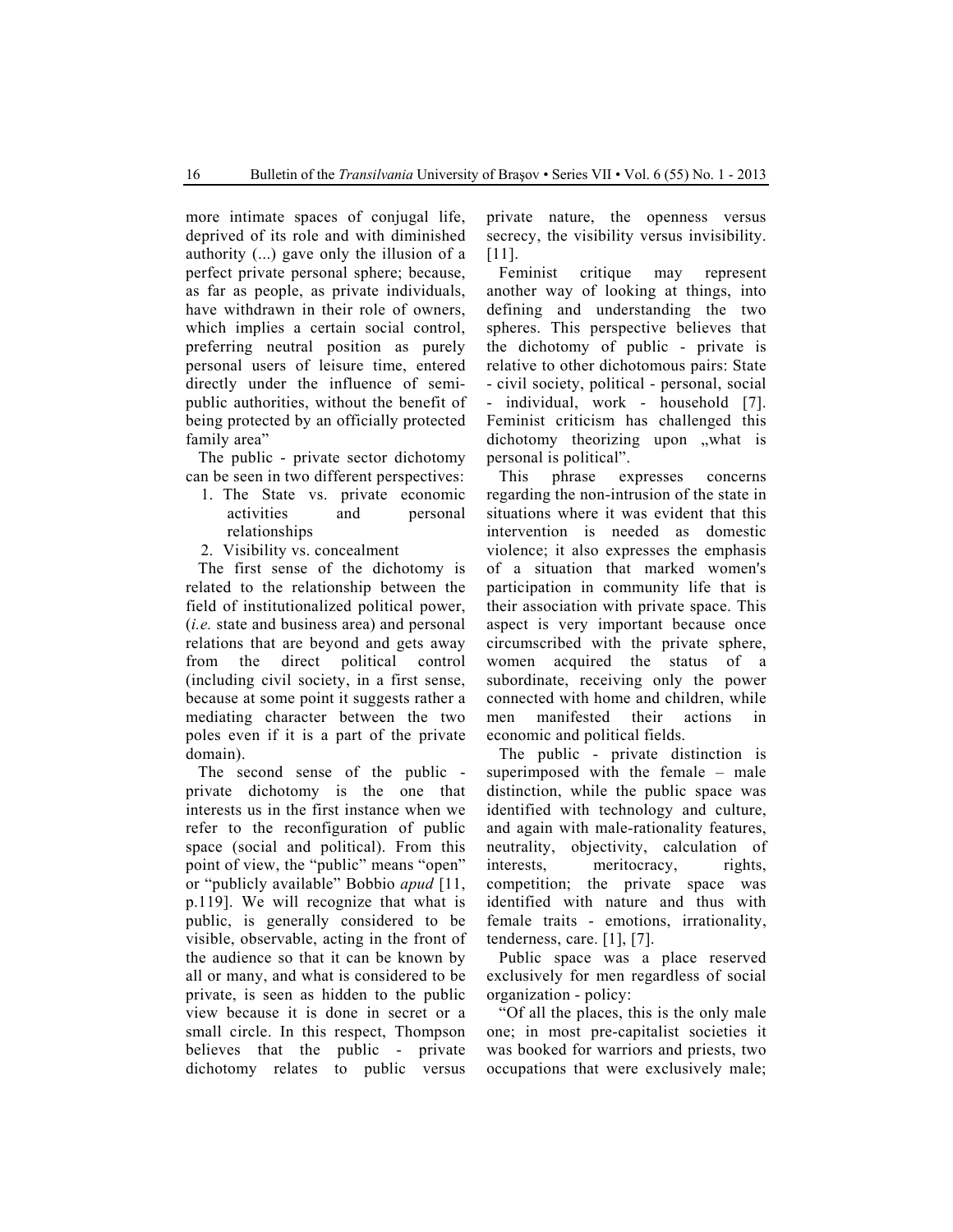in early capitalism it was booked again for the owners, associated exclusively with masculine status; modern capitalism brings the new professionalization of politicians and had to invent new mechanisms of exclusion." [10].

This exclusion is not so recent if we discuss the date factor, as in ancient Greece we can truly speak about the fact that in debates were accepted by all citizens, but citizens were only the male Athenians, not the women, which had the same status as slaves. From this perspective, the Greeks distinguished between the public sphere of the polis and the private sphere of *oikos.* In Rome things were approximately alike, women being perceived through the eyes of dowry and family care, the separation being provided between *res publicae* regarding the community and *res privatae* – regarding the individual and family.

## **3. The political communication and participation in the mediated public sphere**

With the proliferation of mass media, surveys and advertising, communication has participated at all the changes in the political field. Their development led to new forms of public mediated characters, others than the public nature of the traditional co-presence. Even though direct debates remain important, such as protest rallies and public meetings to support a candidate, we must remember that they are themselves exploited and extended by the media in public space.

Different analysis of this process varies between the regulatory function of destabilized social ties and the emergence of new ways of managing the social and domination forms.

Mediated public space diminishes substantially the social dialogue seen as a direct interaction, but allows, instead, the democratic access to knowledge of public interest. In the specific context of "mass democracy", the lack of the priority for direct interaction is the price paid for the right to information and knowledge of political action.<br>Accordingly, the political Accordingly, the communication appears to be the opposite of degradation of the politics, but also as a condition for the functioning of large public space [12].

Communication plays an essential place in this new gear, and its forms have changed significantly. Thus, Gilles Achache noted the shift in political communication, from the dialogic and propagandistic frames to the dominant model of marketing [9, p.14].

Increased power of political communication correlates with the decline of the representation and of traditional exercise of state political activity and parties. The most important consequence, from this view, is that the electoral model based on representativeness is coupled with the model of surveys, which becomes a referential model.

Thanks to these features, the new public space is where power is divided between the traditional political system, political marketing consultants, sociologists, media and surveying institutes. The receiver is the general public or public opinion. Communication is direct or mediated through the media. This process is conducted in the public space. What changes in the new public space or in the extended public space is the prevalence of mediated communication.

Habermas's claim that media marketing and advertising led to a feudalization of the public sphere is denied by modern communication features in which enhanced visibility, the large number of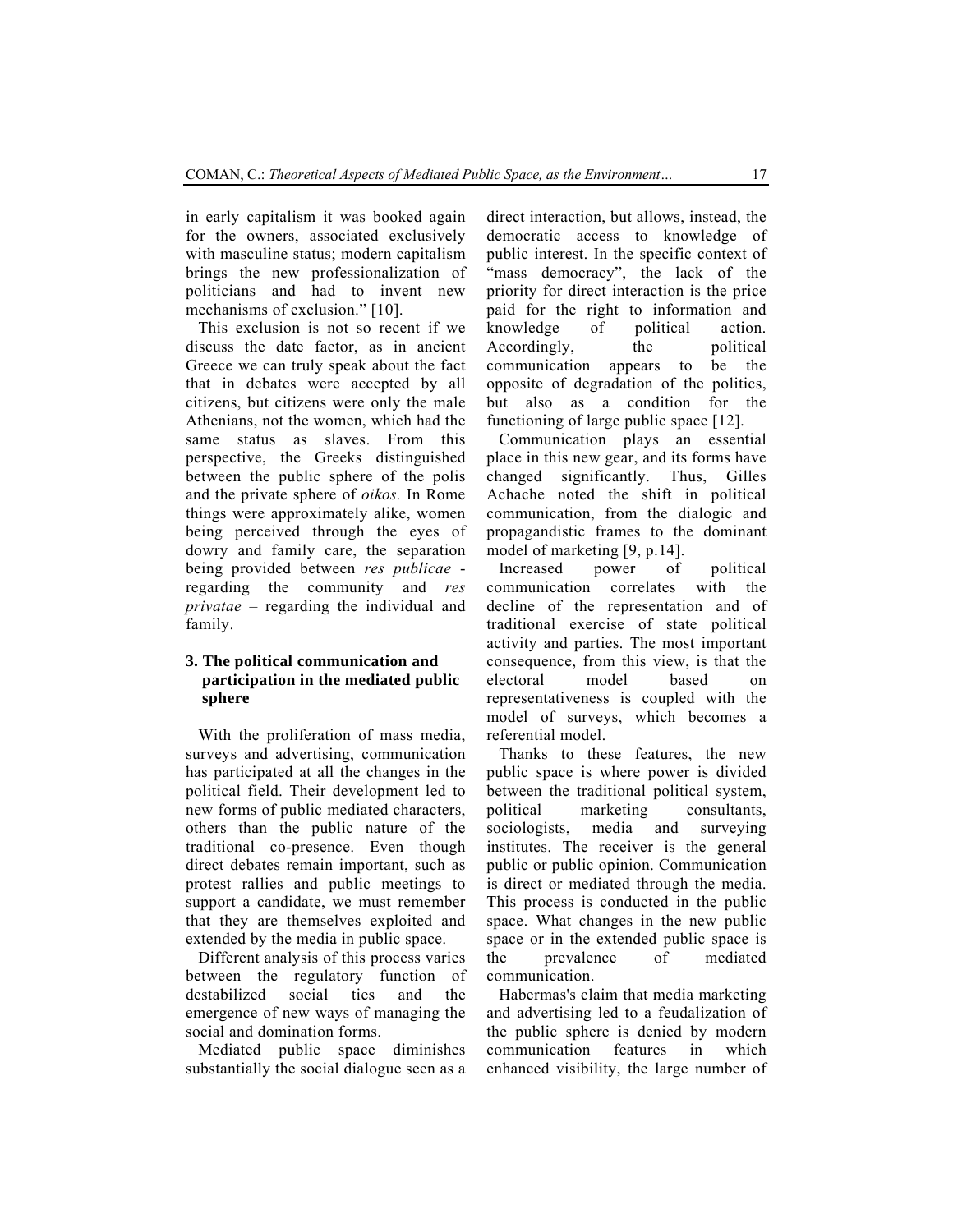communication channels in direct competition, better educated voters (a retrospect on how the Romanian electorate presented itself in 2009 beside 1990 supports this last assertion) wide the range of action of those who send the message, but also the possibilities of resistance from the audience.

Thompson (2000) defines mass communication as "institutionalized production and widespread dissemination of symbolic goods by setting and transfer of information or symbolic content" [11, p. 30]. Mass communication has certain features:

- It involves certain technical and institutional means of production and distribution which shows us that is related to media industry development.
- It involves the conversion to goods of symbolic forms, because the media manufactured products are the subject to the economic valorization process; this is the weakest point because the continuous hunting for audience has direct implications upon the nature and the content of broadcast material (the sensational rush).
- It involves a split between the production and the reception of symbolic forms; their message recipients are in different contexts and can interpret the message differently.
- It involves the public circulation of symbolic forms which means that messages are available to a whole set of recipients, which means that they have public characteristics.

Regarding the pragmatic discourse, media practices extend the public space and hence social participation in public debate agenda. From this perspective we can speak of the function of preserving the democracy of mediated public space. By participating in the public arena through the media we are able to evaluate both those that we have chosen, and those that are invited by the media to represent or define the public interest and that are not necessarily voted are elected politicians. [2].

The problem at this level relates to the character of mediated communication. The channel, through which information is transmitted, is not simply a neutral medium. Regardless of what paradigm of communication we choose to present the process of influence, we find that effects can be detected. But these effects are implicit.

There is, however, another kind of influence, which I think in a way we must considered it as *a priori*. I speak here about the compositional effects that exist because the media is present (they influence us whether we buy and read newspapers or listen to radio or look at TV; by default, they influence us by reconfiguring the space, the reality).

Although the exposure is selective, and human motivations may be different to justify the same election, it is necessary to consider this latent component when building explanatory models.

As the vote, the access to mediated public space involves some "rules" of participation on which bases arises a particular social space that includes: "media class" (political actors, journalists, public figures), the public opinion and the public (as collective actors).

The field in which action is carried out (the electoral campaign) is "the new public space". What has in addition to the public space defined by Jurgen Habermas is the television and advertising plus the aggregation considered traditional among the public opinion, political actors and conventional media. Other elements that appear in addition - surveys and performance (Americanization) - are implicitly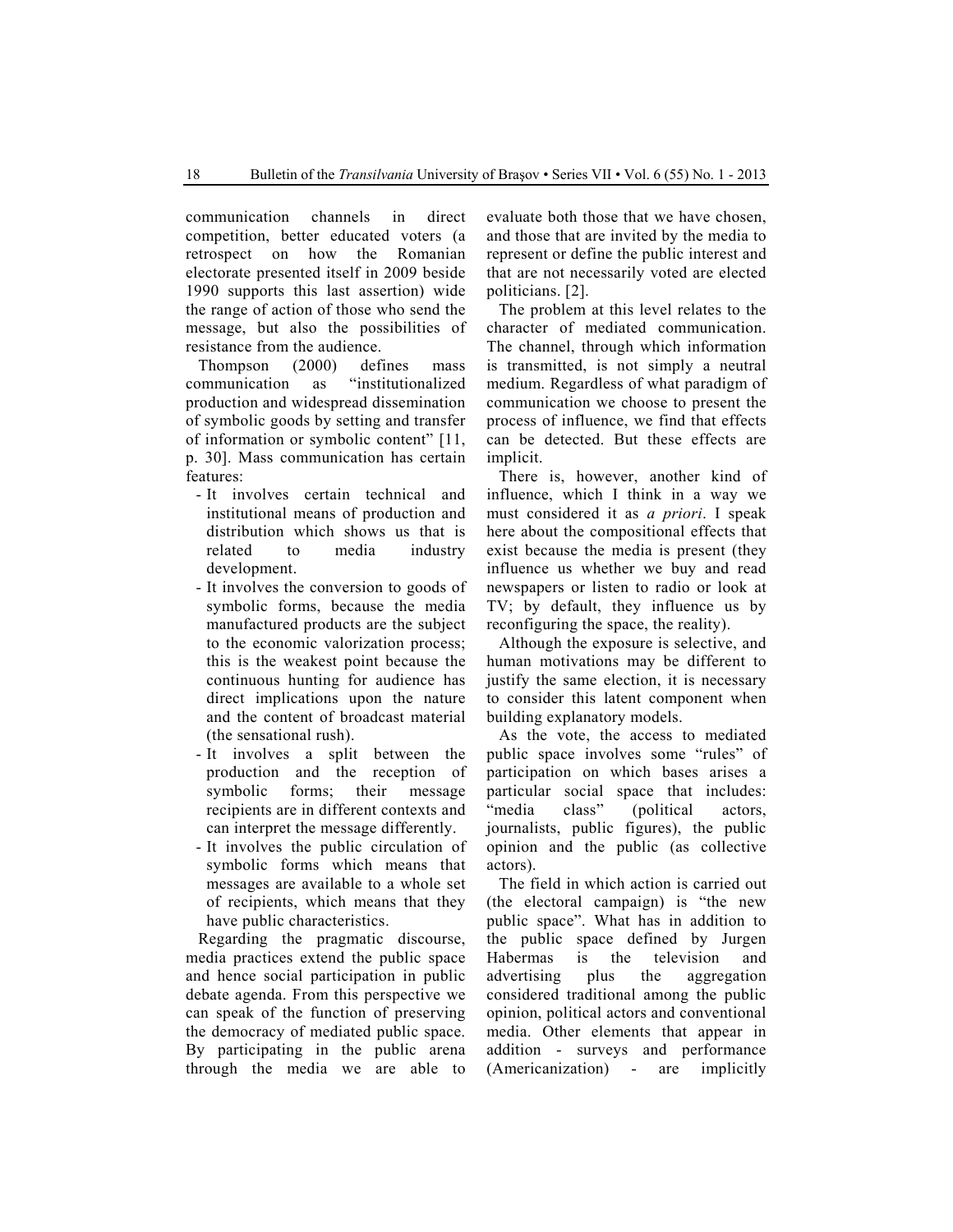present: from the 1996 election campaign the Americanization of Romanian public space was striking [5, p. 150].

The Americanization of politics had already been present in Western Europe [8], so the newly created field was inevitable not to move eastward. From the employment of American political consultants to surveys used to calibrate the campaign, disseminating the convenient results by media, television election ads and using "negative advertising" campaigns, all of these techniques generated similarities with the American model.

The electoral field is defined by interactions that occur in the public space during the election campaign (temporarily or permanently campaign) by specific political communication means.

The communication can take place directly or mediated at the level of public opinion. This is primarily a statistical design. With the use of political opinion surveys, social scientists can measure the popularity of an idea or public figure in relation to certain social groups.

In this sense, the public opinion is a collective character whose representativeness is constructed with statistical means. Many times, the public opinion segment is not statistically representative that means it may be stronger than the one indicated by opinion polls.

The most "dangerous" public opinion is the one that cannot be attributed to a specific character, a kind of "presence through absence" which has a great impact in public space because he does not seem to be anyone's construction. All the debates that exist around the concept of public opinion have developed as a starting point of its complex nature, the fact that the public opinion is always a "synthetic" construction. Therefore, the specific public opinion character must be explained through the mechanisms that produced it. [2].

By analogy with a computer system we could consider the public opinion similar to the "soft", to the running programs that change and respond differently depending on the configuration of the "hard", which implies the coexistence of different mechanisms of generating the public opinion.

If the public opinion is part of the "election soft", according to the programmable input into the system and its configuration, the political communication through its components: mass media, advertising, surveys, television or the show or Americanization, is the "election hard". It's different configurations allow the decryption mechanisms by which public opinion is divided and react.

The public is a social construction, a direct result of different practices of mediatization and indirect surveying studies. In terms of coverage, the public is a discursive construction, a "character" of a certain social "biography", which at one time has certain preferences in terms of media consumption. From the perspective of surveying research, the public is a social group with a certain sociological profile, a collective character that interprets media products.

The field of communication has, finally, a particularity: it is more influenced by external forces than any other field of cultural production because it depends very directly of market request, is immediately the subject of market sanctions (the vote, in this instance), perhaps even greater than the field that is contextual integrated, the electoral one. [3].